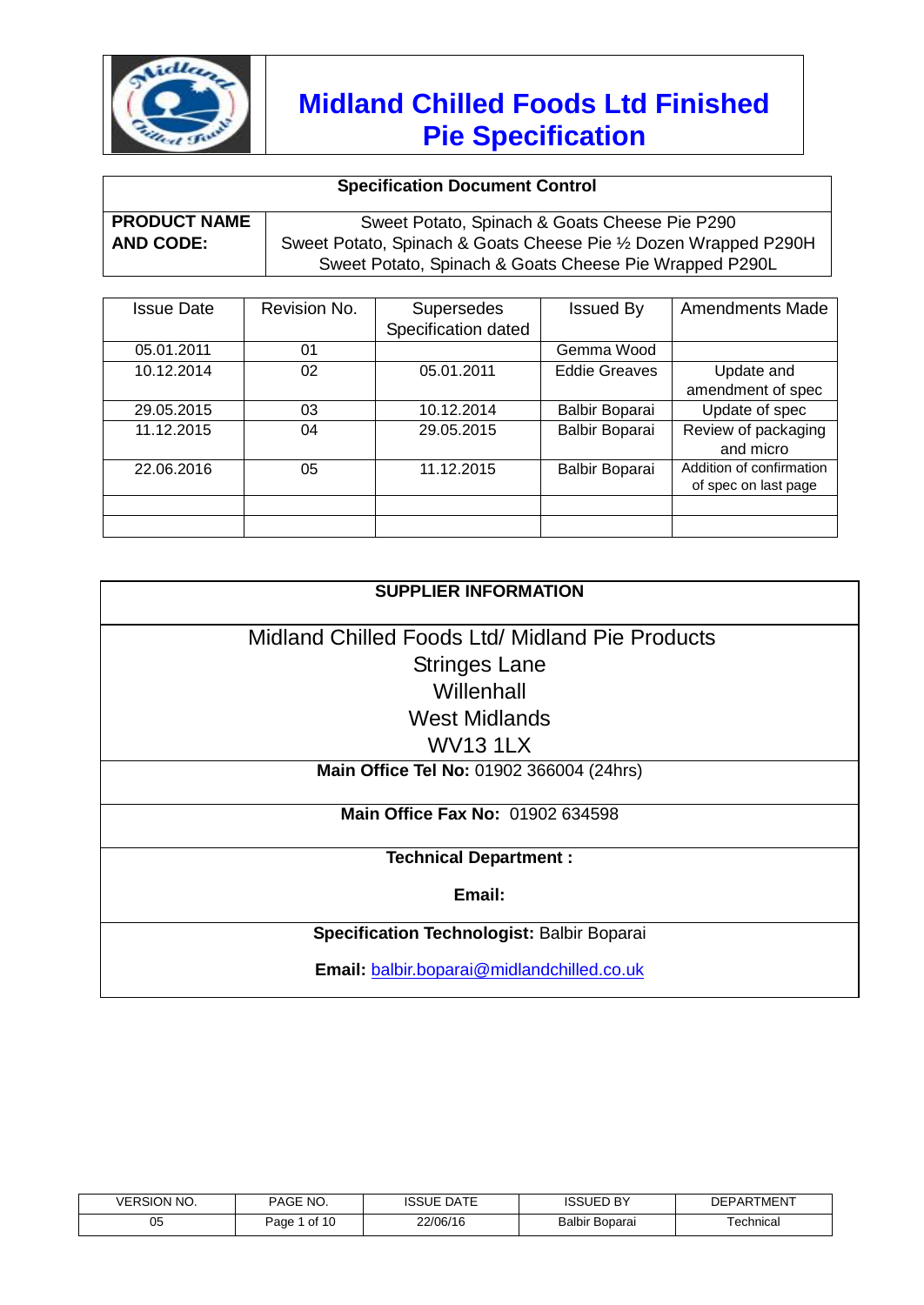

| <b>INGREDIENT INFORMATION</b>                                                                    |                                                                                                                                                                                                                                                                                                                                                                                                                                                                                                                                                                                                                                                                                                                                                                                                                                                                                                                                                                                                                                                                                                                        |                  |  |
|--------------------------------------------------------------------------------------------------|------------------------------------------------------------------------------------------------------------------------------------------------------------------------------------------------------------------------------------------------------------------------------------------------------------------------------------------------------------------------------------------------------------------------------------------------------------------------------------------------------------------------------------------------------------------------------------------------------------------------------------------------------------------------------------------------------------------------------------------------------------------------------------------------------------------------------------------------------------------------------------------------------------------------------------------------------------------------------------------------------------------------------------------------------------------------------------------------------------------------|------------------|--|
| <b>PRODUCT TITLE:</b>                                                                            | Sweet Potato, Spinach & Goats Cheese Pie                                                                                                                                                                                                                                                                                                                                                                                                                                                                                                                                                                                                                                                                                                                                                                                                                                                                                                                                                                                                                                                                               |                  |  |
| <b>DESCRIPTION OF PRODUCT:</b>                                                                   | A Short Crust Pastry base filled with diced Sweet<br>Potato, Goats Cheese, Spinach and Onions with a<br>Puff Pastry top.                                                                                                                                                                                                                                                                                                                                                                                                                                                                                                                                                                                                                                                                                                                                                                                                                                                                                                                                                                                               |                  |  |
| EEC SITE CODE:                                                                                   | <b>WL006P</b>                                                                                                                                                                                                                                                                                                                                                                                                                                                                                                                                                                                                                                                                                                                                                                                                                                                                                                                                                                                                                                                                                                          |                  |  |
| <b>PRODUCT SHELF LIFE:</b>                                                                       | P+11 Days Refrigerated<br>Frozen on day of purchase 1 Month                                                                                                                                                                                                                                                                                                                                                                                                                                                                                                                                                                                                                                                                                                                                                                                                                                                                                                                                                                                                                                                            |                  |  |
| <b>INGREDIENT DECLARATION:</b>                                                                   | Short Crust Pastry (Fortified Wheat Flour, (Calcium Carbonate, Iron, Thiamin,<br>Niacin), Vegetable Oil, (Palm, Rapeseed oil), Water, Soya Flour, (Firming<br>Agent E516, Flour Treatment Agent E920)), Puff Pastry (Fortified Wheat<br>Flour, (Calcium Carbonate, Iron, Thiamin, Niacin), Margarine (Vegetable Oil,<br>(Palm, Rapeseed) Water, Salt, Flavouring, Emulsifier E471, Preservative<br>E202, Acidity Regulator E330, Colour E160a, E160b, E100), Water, Soya<br>Flour, (Firming Agent E516, Flour Treatment Agent E920), Salt), Sweet<br>Potato (22%), Spinach (4%), Bechamel Sauce, (Modified waxy maize starch,<br>Skimmed Milk Powder, Fat Powder (Vegetable Fat, Maltodextrin, Milk<br>Protein), Salt, Cream Powder (Milk), Vegetable Bouillon (Celery), Onion<br>Powder, White Pepper, Spice Extract, (Celery), Herb Extract), Goats Cheese<br>(2%), (Pasteurised Goats Milk, Salt), Red Onion, White Onion, Garlic, Black<br>Pepper, Glaze (Potato Dextrin, Dextrose, Lactose (Milk), Stabiliser E412,<br>Colour E160a)<br>Allergens Advice: For Allergens, including cereals containing gluten, see |                  |  |
| NUTRITIONAL INFORMATION:                                                                         | ingredients in bold.<br><b>Typical Values</b>                                                                                                                                                                                                                                                                                                                                                                                                                                                                                                                                                                                                                                                                                                                                                                                                                                                                                                                                                                                                                                                                          | <b>Per 100g</b>  |  |
| Source: Nutricalc<br>Values quoted should be used for                                            | Energy                                                                                                                                                                                                                                                                                                                                                                                                                                                                                                                                                                                                                                                                                                                                                                                                                                                                                                                                                                                                                                                                                                                 | 1176kJ/ 281 kcal |  |
| guidance purposes only.                                                                          | Fat                                                                                                                                                                                                                                                                                                                                                                                                                                                                                                                                                                                                                                                                                                                                                                                                                                                                                                                                                                                                                                                                                                                    | 17g              |  |
| NOTE: The information stated is given in<br>good faith and is based upon the                     | Of which Saturates                                                                                                                                                                                                                                                                                                                                                                                                                                                                                                                                                                                                                                                                                                                                                                                                                                                                                                                                                                                                                                                                                                     | 6.4g             |  |
| product formulation and data provided<br>by raw material suppliers. Whilst we                    | Carbohydrate                                                                                                                                                                                                                                                                                                                                                                                                                                                                                                                                                                                                                                                                                                                                                                                                                                                                                                                                                                                                                                                                                                           | 30 <sub>q</sub>  |  |
| make every effort to obtain assurances<br>from our suppliers regarding the                       | Of which sugars                                                                                                                                                                                                                                                                                                                                                                                                                                                                                                                                                                                                                                                                                                                                                                                                                                                                                                                                                                                                                                                                                                        | 2.2g             |  |
| nutritional data supplied, manufacturers<br>and/or suppliers do not always test their            | Protein                                                                                                                                                                                                                                                                                                                                                                                                                                                                                                                                                                                                                                                                                                                                                                                                                                                                                                                                                                                                                                                                                                                | 5.1 <sub>g</sub> |  |
| materials to obtain nutritional data and<br>therefore will not always provide<br>absolute value. | Salt                                                                                                                                                                                                                                                                                                                                                                                                                                                                                                                                                                                                                                                                                                                                                                                                                                                                                                                                                                                                                                                                                                                   | 0.6g             |  |
| DATE CODING INFORMATION:                                                                         | Use By<br>DD.MM.YY                                                                                                                                                                                                                                                                                                                                                                                                                                                                                                                                                                                                                                                                                                                                                                                                                                                                                                                                                                                                                                                                                                     |                  |  |
| <b>BARCODE:</b>                                                                                  | 501694404872 0 P290<br>501694406589 5 P290H<br>501694405287 1 P290L                                                                                                                                                                                                                                                                                                                                                                                                                                                                                                                                                                                                                                                                                                                                                                                                                                                                                                                                                                                                                                                    |                  |  |

| <b>VERSION NO.</b> | PAGE NO.     | <b>DATE</b><br><b>ISSUE</b> | <b>ISSUED BY</b>      | <b>DEPARTMENT</b> |
|--------------------|--------------|-----------------------------|-----------------------|-------------------|
| 05                 | Page 2 of 10 | 22/06/16                    | <b>Balbir Boparai</b> | <b>Fechnical</b>  |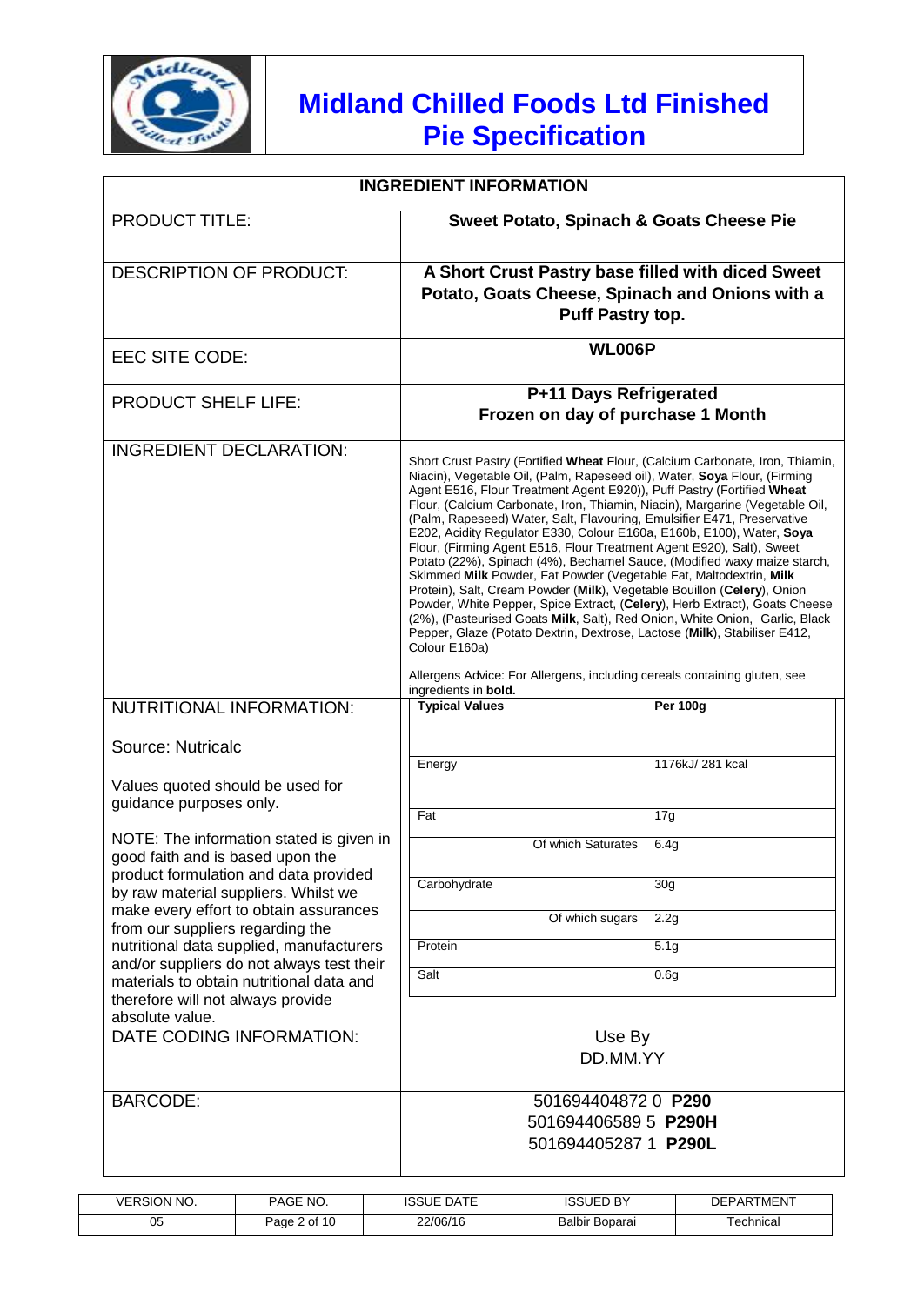

| <b>OUTER BARCODE:</b>          | 0501694454872 5 P290                                          |
|--------------------------------|---------------------------------------------------------------|
|                                | 0501694456589 0 P290H                                         |
|                                | 0501694455287 6 P290L                                         |
| <b>INSTRUCTIONS FOR USE:</b>   | Keep Product Refrigerated.                                    |
|                                | Product is ready to eat hot or cold.                          |
|                                | Suitable for home freezing.                                   |
|                                | Freeze on day of purchase and use within one month.           |
|                                | Defrost thoroughly in refrigerator before use.                |
|                                | Eat within 24 Hours of defrosting                             |
|                                | Do Not Re-Freeze.                                             |
| STORAGE CONDITIONS /           | Chilled $<$ 5 $^{\circ}$ C                                    |
| <b>TEMPERATURE PARAMETERS:</b> | Frozen -18°C                                                  |
| <b>COOKING GUIDELINES:</b>     | <b>From Chilled: For Best Results Oven Heat from chilled:</b> |
|                                | Remove outer packaging. We suggest you oven heat              |
|                                | your pie for 25 to 30 minutes at 190°C/ Gas Mark 5.           |
|                                | If Frozen:                                                    |
|                                | From Defrost: Defrost thoroughly. We suggest you              |
|                                | oven heat your pie for 30 to 35 minutes at 190°C/ Gas         |
|                                | Mark5.                                                        |
|                                | From frozen: We suggest you oven heat your pie for 40         |
|                                | to 45 minutes at 190°C/ Gas Mark 5.                           |
|                                | Which ever method you use check your pie is piping hot        |
|                                | before eating and please do not re-heat. We have given        |
|                                | you these cooking instructions as a guide only.               |

| <b>VERSION NO.</b> | PAGE NO.     | <b>DATE</b><br>ISSUE | <b>ISSUED BY</b>      | <b>DEPARTMENT</b> |
|--------------------|--------------|----------------------|-----------------------|-------------------|
| 05                 | Page 3 of 10 | 22/06/16             | <b>Balbir Boparai</b> | ⊺echnical         |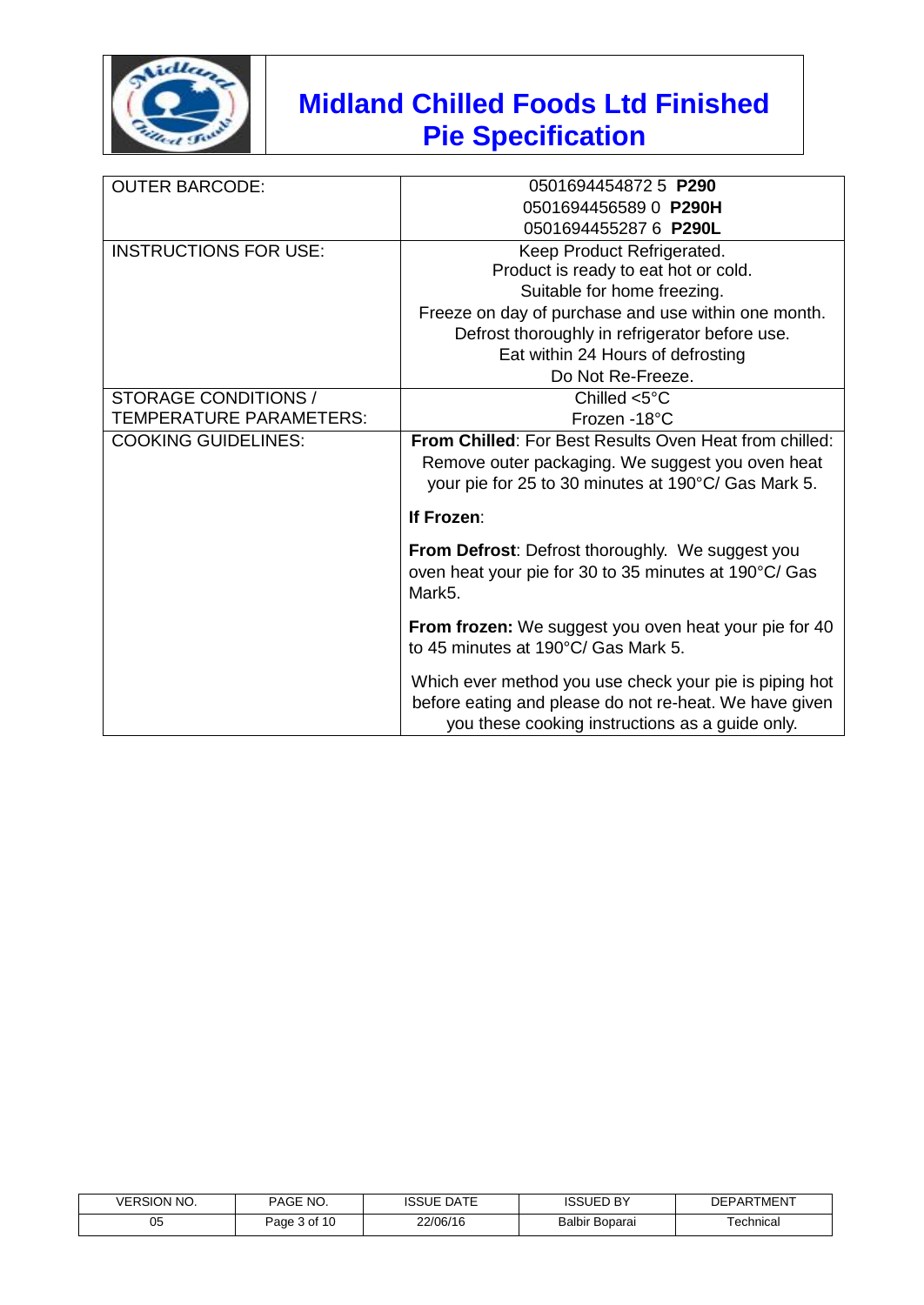

| <b>RECIPE INFORMATION</b>                                                                                                          |           |                 |     |                   |
|------------------------------------------------------------------------------------------------------------------------------------|-----------|-----------------|-----|-------------------|
| Ingredient                                                                                                                         | Supplier  | Weight (g)      | %   | Country Of Origin |
| <b>Short Crust Pastry</b><br><b>Base</b><br><b>Wheat Flour</b><br><b>Shortening</b><br><b>Water</b><br>Soygold                     |           | 120g            | 43% | <b>UK</b>         |
| <b>Sweet Potato &amp; Goats</b><br><b>Cheese Filling</b><br><b>Sweet Potato</b><br><b>Goats Cheese</b><br>Spinach<br><b>Onions</b> | ENTIAL    | 120g            | 43% | UK, EU.           |
| Puff Pastry Top<br><b>Wheat Flour</b><br><b>Margarine</b><br>Water<br><b>Cake Margarine</b><br>Soygold                             | OL<br>NEO | 40 <sub>g</sub> | 14% | <b>UK</b>         |
| Glaze                                                                                                                              |           | <b>Trace</b>    |     | UK.               |

| <b>VERSION NO.</b> | PAGE NO.                                       | <b>DATE</b><br><b>ISSUE</b> | <b>ISSUED BY</b>      | <b>DEPARTMENT</b> |
|--------------------|------------------------------------------------|-----------------------------|-----------------------|-------------------|
| 05                 | $+$ of 1 <sup><math>\circ</math></sup><br>Paɑe | 22/06/16                    | <b>Balbir Boparai</b> | ⊺echnical         |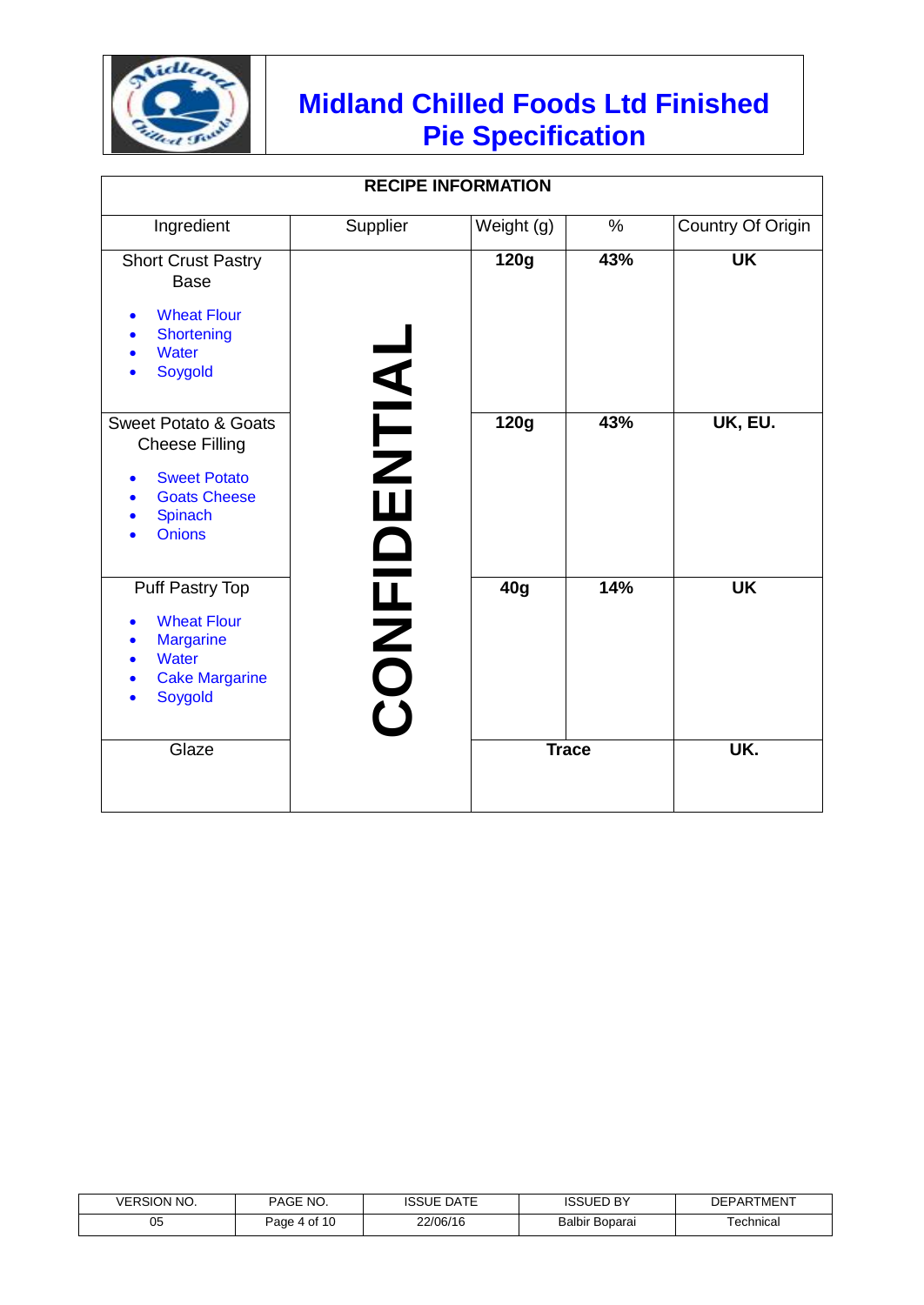

| <b>FINISHED PACK INFORMATION</b> |                  |  |  |
|----------------------------------|------------------|--|--|
| <b>MINIMUM WEIGHT</b>            | 280 <sub>q</sub> |  |  |

| PRIMARY CONTACT PACKAGING                 |                                                             |                |                                                            |  |  |
|-------------------------------------------|-------------------------------------------------------------|----------------|------------------------------------------------------------|--|--|
| <b>Item</b>                               | <b>Material</b>                                             | Weight         | <b>Dimensions</b>                                          |  |  |
| <b>Food Grade Basin</b><br>Foil<br>3050PL | Plain Aluminium Foil<br>Container Strip-<br>H <sub>24</sub> | 3.27g          | Top Out 105mm,<br>Top In 95mm<br>Base 73mm,<br>Height 47mm |  |  |
| <b>Film</b>                               |                                                             |                |                                                            |  |  |
| <b>Perforated Film</b>                    | Polypropylene Film                                          | 3.5g (Average) | 107mm x 107mm (Approx)                                     |  |  |
| Plain Film                                | Polypropylene Film                                          | 3.5g (Average) | 107mm x 107mm (Approx)                                     |  |  |
| <b>Box</b>                                |                                                             |                |                                                            |  |  |
| Pie Box                                   | Cardboard                                                   | 10g            | 105mm x 68mm x 106mm                                       |  |  |

| <b>SECONDARYPACKAGING</b> |                 |        |                   |  |  |  |
|---------------------------|-----------------|--------|-------------------|--|--|--|
| Item                      | <b>Material</b> | Weight | <b>Dimensions</b> |  |  |  |
| Catering Box 77886        | Cardboard       | 190q   | 972 x 1166        |  |  |  |
|                           |                 |        |                   |  |  |  |

| VERSION NO. | `NO.<br>PAGE,               | <b>DATE</b><br>ISSUE | <b>ISSUED BY</b> | <b>DEPARTMENT</b> |
|-------------|-----------------------------|----------------------|------------------|-------------------|
| 05          | ა of 1 <sup>r</sup><br>Page | 22/06/16             | Balbir Boparai   | ⊺echnical         |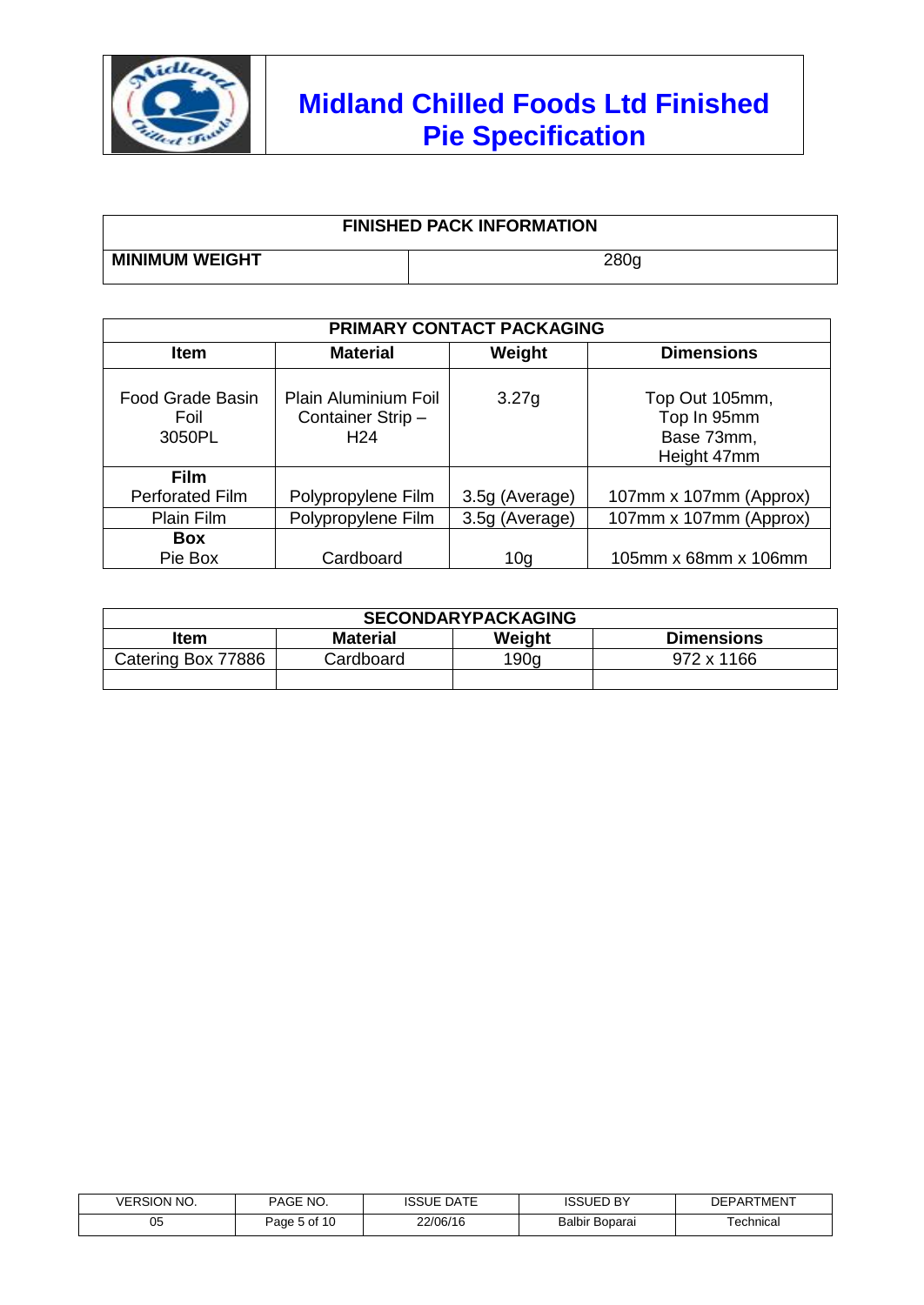

| <b>MICROBIOLOGICAL CRITERIA</b><br><b>PIES</b>                         |               |                |  |  |  |  |
|------------------------------------------------------------------------|---------------|----------------|--|--|--|--|
| <b>Tests</b><br><b>Acceptable Target</b><br><b>Unacceptable Target</b> |               |                |  |  |  |  |
| Aerobic Colony<br>Count                                                | $0 - 10^4$    | $\geq 10^4$    |  |  |  |  |
| E. coli                                                                | $0 - 100$     | $\geq 100$     |  |  |  |  |
| S. aureus                                                              | $0 - 100$     | $\geq 100$     |  |  |  |  |
| Enteros                                                                | $0 - 10^4$    | $\geq 10^{4}$  |  |  |  |  |
| C.perfringens                                                          | $0 - 100$     | >100           |  |  |  |  |
| Listeria                                                               | Absent in 25g | Present in 25g |  |  |  |  |
| Salmonella                                                             | Absent in 25g | Present in 25g |  |  |  |  |

| <b>ORGANOLEPTIC &amp; PHYSICAL PROPERTIES</b> |                                                                                                                                                                                                       |  |  |  |
|-----------------------------------------------|-------------------------------------------------------------------------------------------------------------------------------------------------------------------------------------------------------|--|--|--|
| <b>FLAVOUR</b>                                | Slightly sweet flavoursome potato with strong distinctive goat's<br>cheese, slightly bitter spinach and pungent red onion in a<br>creamy pastry base with a light pastry topping.                     |  |  |  |
| <b>TEXTURE</b>                                | Malleable smooth sweet potato with fine soft/sticky smooth<br>goat's cheese with smooth spinach and crunchy onions in a<br>smooth thick pastry base with a fluffy light pastry top.                   |  |  |  |
| <b>APPEARANCE</b>                             | Light creamy orange sweet potato with white fluffy smooth<br>goat's cheese, dark green spinach leaves and red/translucent<br>onions in a creamy light tan pastry base with a cream pastry<br>topping. |  |  |  |
| <b>ODOUR</b>                                  | Slightly sweet potato with a goaty slightly mushroom cheese,<br>typical spinach and pungent red onions in a typical creamy<br>pastry base with topping.                                               |  |  |  |

| ON NO.<br><b>/FRSK</b> | DAGE<br>NO.<br>AUL | DATF<br>יכו | JED BY<br>$\sim$<br>۰Š۰        | <b>MENT</b><br>1⊏P |
|------------------------|--------------------|-------------|--------------------------------|--------------------|
| 05                     | Page 6 of 10       | 22/06/16    | Balbir<br><sup>.</sup> Boparai | ⊺echnical          |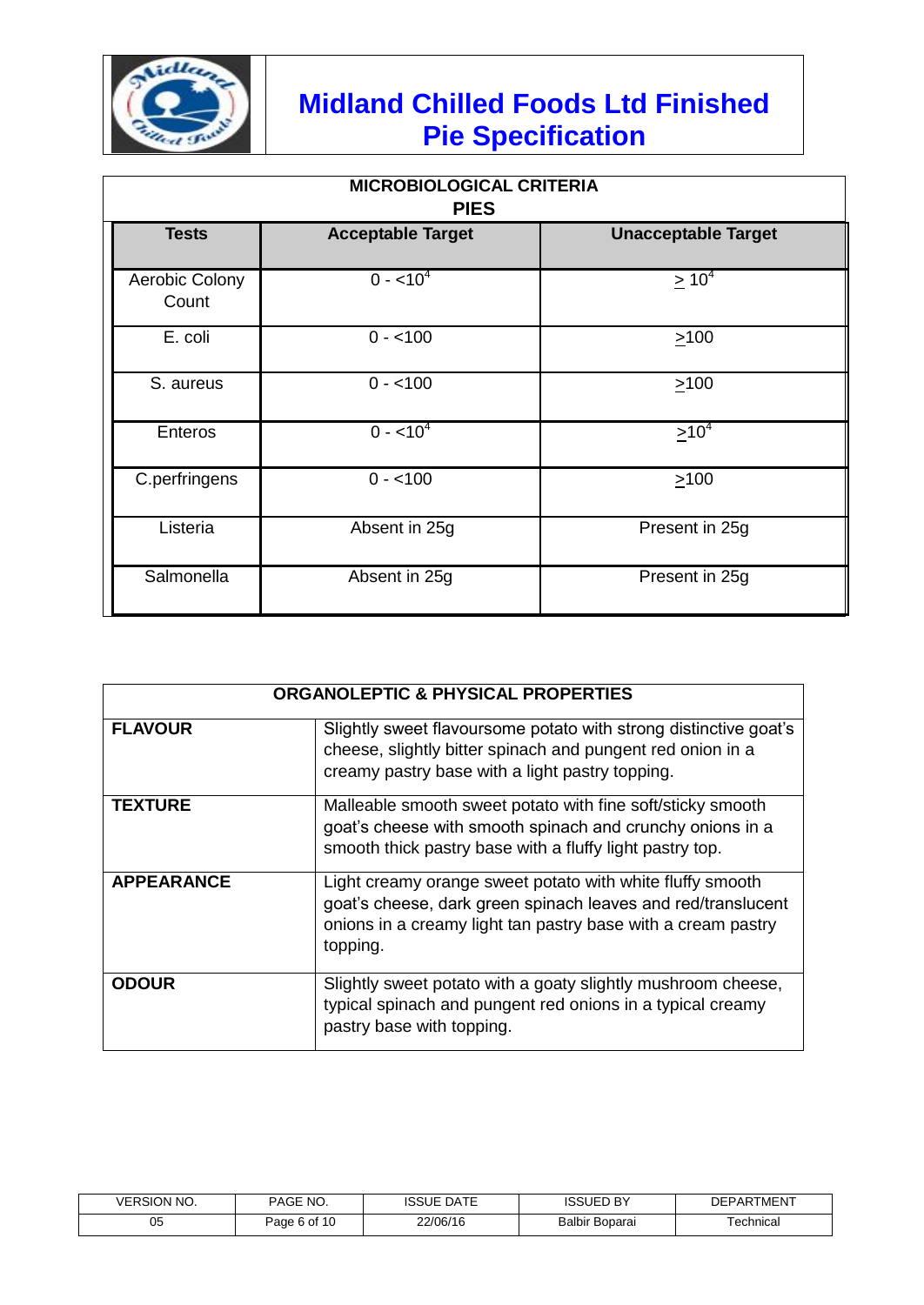

### **FREE FROM / SUITABILITY INFORMATION:**

| The Product & Ingredients Used to Manufacture The Product<br>Are: | <b>Delete As</b><br>Applicable |           | <b>Comments</b>                                                                                     |
|-------------------------------------------------------------------|--------------------------------|-----------|-----------------------------------------------------------------------------------------------------|
| Free from Milk or Milk Derivatives                                |                                | <b>NO</b> | Goats Cheese -<br><b>Pasteurised Goats</b><br>Milk + Glaze $-$<br>Lactose. Bechamel<br>sauce - Milk |
| Free from Lactose                                                 |                                | <b>NO</b> | Goats Cheese -<br><b>Pasteurised Goats</b><br>Milk + Glaze $-$<br>Lactose. Bechamel<br>sauce - Milk |
| Free from Egg and Egg Derivatives                                 | <b>YES</b>                     |           |                                                                                                     |
| Free from Animal Products                                         |                                | <b>NO</b> | Goats Milk.                                                                                         |
| <b>Free from Gelatine</b>                                         | <b>YES</b>                     |           |                                                                                                     |
| Free from Rennet                                                  | <b>YES</b>                     |           |                                                                                                     |
| Free from Beef & Beef Bi-products                                 | <b>YES</b>                     |           |                                                                                                     |
| Free from Offal                                                   | <b>YES</b>                     |           |                                                                                                     |
| Free from Bovine Collagen & Protein Extracts                      | <b>YES</b>                     |           |                                                                                                     |
| Free from Beef Fat & Suet                                         | <b>YES</b>                     |           |                                                                                                     |
| Free from Beef Stock and Extracts                                 | <b>YES</b>                     |           |                                                                                                     |
| Free from MRM (Mechanically Recovered Meat)                       | <b>YES</b>                     |           |                                                                                                     |
| Free from Pork & Pork Products                                    | <b>YES</b>                     |           |                                                                                                     |
| Free from Fish, Crustaceans, Molluscs and their Derivatives       | <b>YES</b>                     |           |                                                                                                     |
| Free from BHA / BHT                                               | <b>YES</b>                     |           |                                                                                                     |
| Free from Azo Colours and Coal Tar Dyes                           | <b>YES</b>                     |           |                                                                                                     |
| Free from Wheat & Wheat Derivatives                               |                                |           |                                                                                                     |
|                                                                   |                                | NO.       | Short Crust Pastry +<br>Puff Pastry - Wheat<br>Flour.                                               |
| Free from Barley                                                  | <b>YES</b>                     |           |                                                                                                     |
| Free from Oats spelt                                              | <b>YES</b>                     |           |                                                                                                     |
| Free from Rye                                                     | <b>YES</b>                     |           |                                                                                                     |
| Free from Karmut                                                  | <b>YES</b>                     |           |                                                                                                     |
| Free from Lupin                                                   | <b>YES</b>                     |           |                                                                                                     |
| Free from Hybrid Strains                                          | <b>YES</b>                     |           |                                                                                                     |
| Free from Gluten                                                  |                                | <b>NO</b> | Short Crust Pastry +<br>Puff Pastry.                                                                |
| Free from Glutamates e.g. MSG                                     | <b>YES</b>                     |           |                                                                                                     |
| Free from Benzoates                                               | <b>YES</b>                     |           |                                                                                                     |
| Free from Sulphites                                               | <b>YES</b>                     |           |                                                                                                     |
| Free from Nuts, Nut Oils & Nut Derivatives                        | <b>YES</b>                     |           |                                                                                                     |
| Free from Sesame Seeds and Derivatives                            | <b>YES</b>                     |           |                                                                                                     |
| Free from Soya and Soya Derivatives                               |                                | <b>NO</b> | Short Crust Pastry -<br>Soya Flour + Puff<br>Pastry Soya Flour.                                     |
| Free from Maize and Maize Derivatives                             |                                | <b>NO</b> | Bechamel sauce -<br>Modified waxy maize<br>starch                                                   |

| <b>VERSION NO.</b> | NO.<br><b>PAGE</b> | <b>DATE</b><br><b>ISSUE</b> | <b>ISSUED BY</b> | <b>DEPARTMENT</b> |
|--------------------|--------------------|-----------------------------|------------------|-------------------|
| 05                 | 7 of 10<br>Paɑe    | 22/06/16                    | Balbir Boparai   | ⊺echnical         |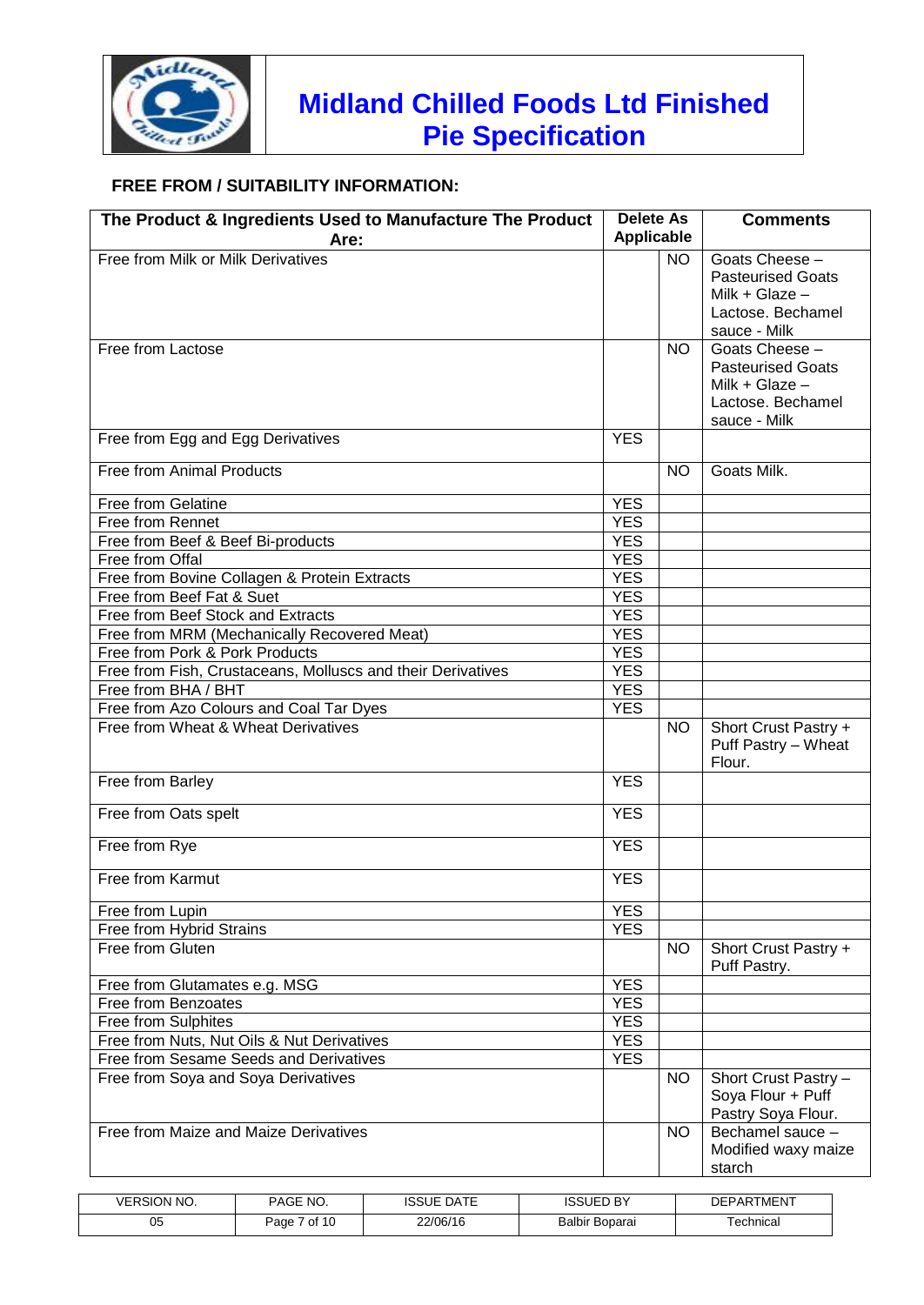

| Free from Hydrogenated Vegetable Protein or Derivatives | <b>YES</b> |           |                                                                                                                                                                                                                                                                |
|---------------------------------------------------------|------------|-----------|----------------------------------------------------------------------------------------------------------------------------------------------------------------------------------------------------------------------------------------------------------------|
| Free from Fruit & Fruit Derivatives                     | <b>YES</b> |           |                                                                                                                                                                                                                                                                |
| Free from Vegetable & Vegetable Derivatives             |            | <b>NO</b> | Short Crust Pastry +<br>Puff Pastry - Palm,<br>Rapeseed Oil, Sweet<br>Potato, Spinach, Red<br>Onion, White onion<br>Onion powder,<br>Vegetable fat, Glaze<br>- Potato Dextrin.                                                                                 |
| Free from Yeast & Yeast Derivatives                     | <b>YES</b> |           |                                                                                                                                                                                                                                                                |
| Free from Garlic                                        |            | NO.       | Garlic in the<br>béchamel sauce                                                                                                                                                                                                                                |
| Free from Honey                                         | <b>YES</b> |           |                                                                                                                                                                                                                                                                |
| Free from Shellac                                       | <b>YES</b> |           |                                                                                                                                                                                                                                                                |
| Free from Aspartame                                     | <b>YES</b> |           |                                                                                                                                                                                                                                                                |
| Free from Celery / Celeriac                             |            | <b>NO</b> | Celery in the<br>seasoning                                                                                                                                                                                                                                     |
| Free from Mustard                                       | <b>YES</b> |           |                                                                                                                                                                                                                                                                |
| Free from Latex                                         | <b>YES</b> |           |                                                                                                                                                                                                                                                                |
| <b>Free from Natural Colours</b>                        |            | <b>NO</b> | Colour E160a,<br>E160b, E100                                                                                                                                                                                                                                   |
| Free from Natural Flavours                              | <b>YES</b> |           |                                                                                                                                                                                                                                                                |
| <b>Free from Artificial Colours</b>                     | <b>YES</b> |           |                                                                                                                                                                                                                                                                |
| <b>Free from Artificial Flavours</b>                    | <b>YES</b> |           |                                                                                                                                                                                                                                                                |
| Free from Added Salt                                    |            | <b>NO</b> | Puff Pastry,<br>Shortcrust pastry,<br>Bechamel sauce +<br>Goats Cheese.                                                                                                                                                                                        |
| Free from Added Sugar                                   |            | <b>NO</b> | Glaze                                                                                                                                                                                                                                                          |
| Free from Additives                                     |            | <b>NO</b> | Short Crust Pastry -<br>Firming Agent: E516,<br>Flour Treatment Agent:<br>E920, Puff Pastry -<br>Emulsifiers: E471,<br>Preservative: E202,<br>Acidity Regulator: E330,<br>Firming Agent: E516,<br>Flour Treatment Agent:<br>E920, Glaze - Stabiliser:<br>E412, |
| Free from Irradiated Foodstuffs                         | <b>YES</b> |           |                                                                                                                                                                                                                                                                |
| Free from Genetically Modified Organisms                | <b>YES</b> |           |                                                                                                                                                                                                                                                                |

| ' NO.<br><b>ERSION</b> | <b>PAGE</b><br><b>NO</b> | <b>DATE</b><br><b>ISSUE</b> | ר BY <sup>-</sup>     | DEPARTMENT |
|------------------------|--------------------------|-----------------------------|-----------------------|------------|
| 05                     | Page 8 of 10             | 22/06/16                    | <b>Balbir Boparai</b> | ⊺echnical  |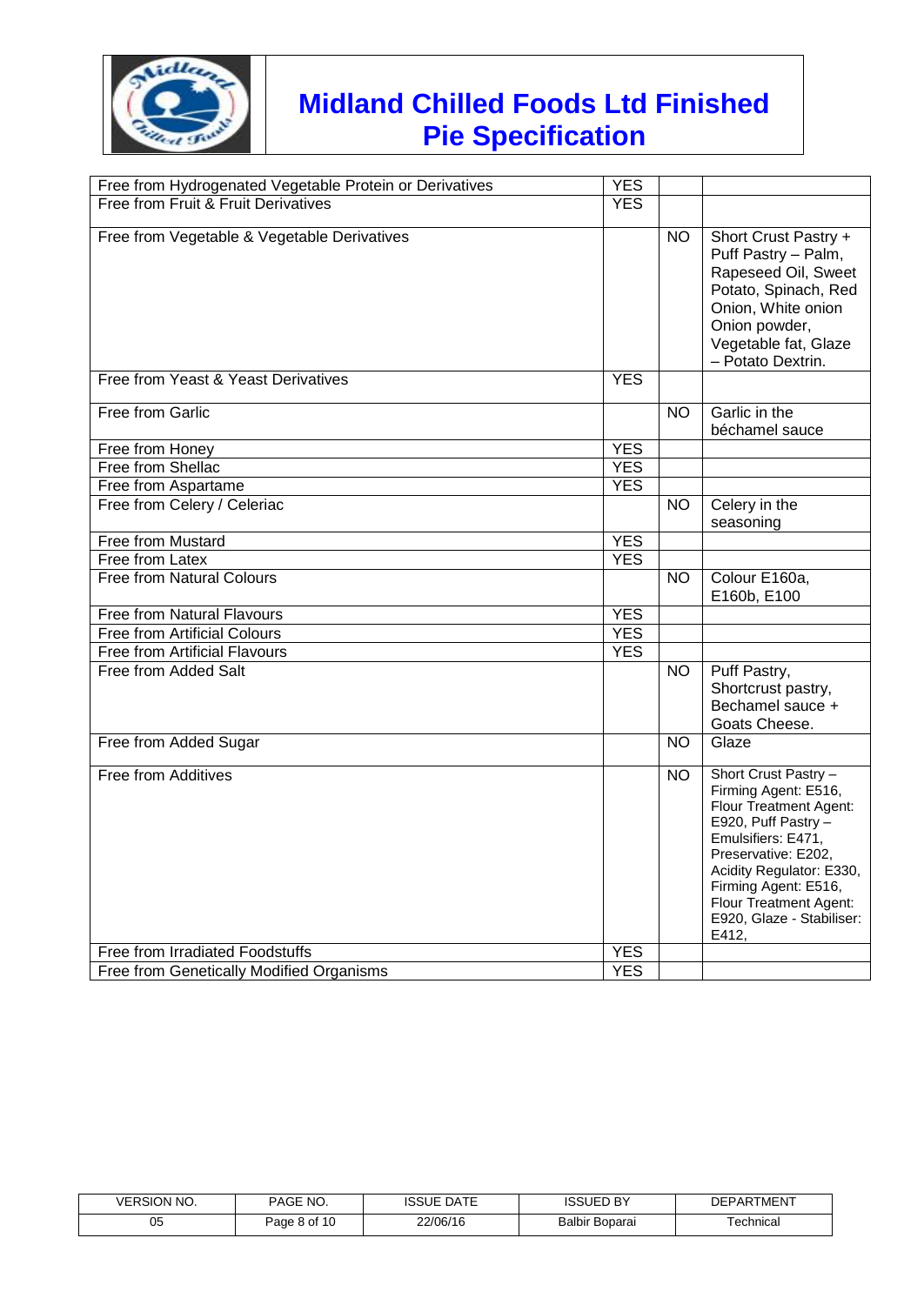

nut free.

| Is the Product Suitable For:              |            |           |                                                                                                             |
|-------------------------------------------|------------|-----------|-------------------------------------------------------------------------------------------------------------|
| <b>Suitable for Vegetarians</b>           | <b>YES</b> |           |                                                                                                             |
| <b>Suitable for Ova Lacto Vegetarians</b> | <b>YES</b> |           |                                                                                                             |
| <b>Suitable for Vegans</b>                |            | <b>NO</b> |                                                                                                             |
| <b>Suitable for Coeliacs</b>              |            | <b>NO</b> |                                                                                                             |
| <b>Suitable for Lactose Intolerance</b>   |            | <b>NO</b> |                                                                                                             |
| <b>Suitable for Halal</b>                 |            | <b>NO</b> |                                                                                                             |
| <b>Suitable for Kosher</b>                |            | <b>NO</b> |                                                                                                             |
| <b>Suitable for Organic</b>               |            | <b>NO</b> |                                                                                                             |
| <b>Suitable for Nut Allergy Suffers</b>   |            | <b>NO</b> | Although Nuts are<br>not directly handled<br>on site we are<br>unable to guarantee<br>that all products are |

| <b>VERSION NO.</b> | PAGE 1<br>NO. | <b>DATE</b><br>ISSUE | . nv<br><b>ISSUED</b> | <b>DEPARTMENT</b> |
|--------------------|---------------|----------------------|-----------------------|-------------------|
| 05                 | Page 9 of 10  | 22/06/16             | <b>Balbir Boparai</b> | ⊺echnical         |